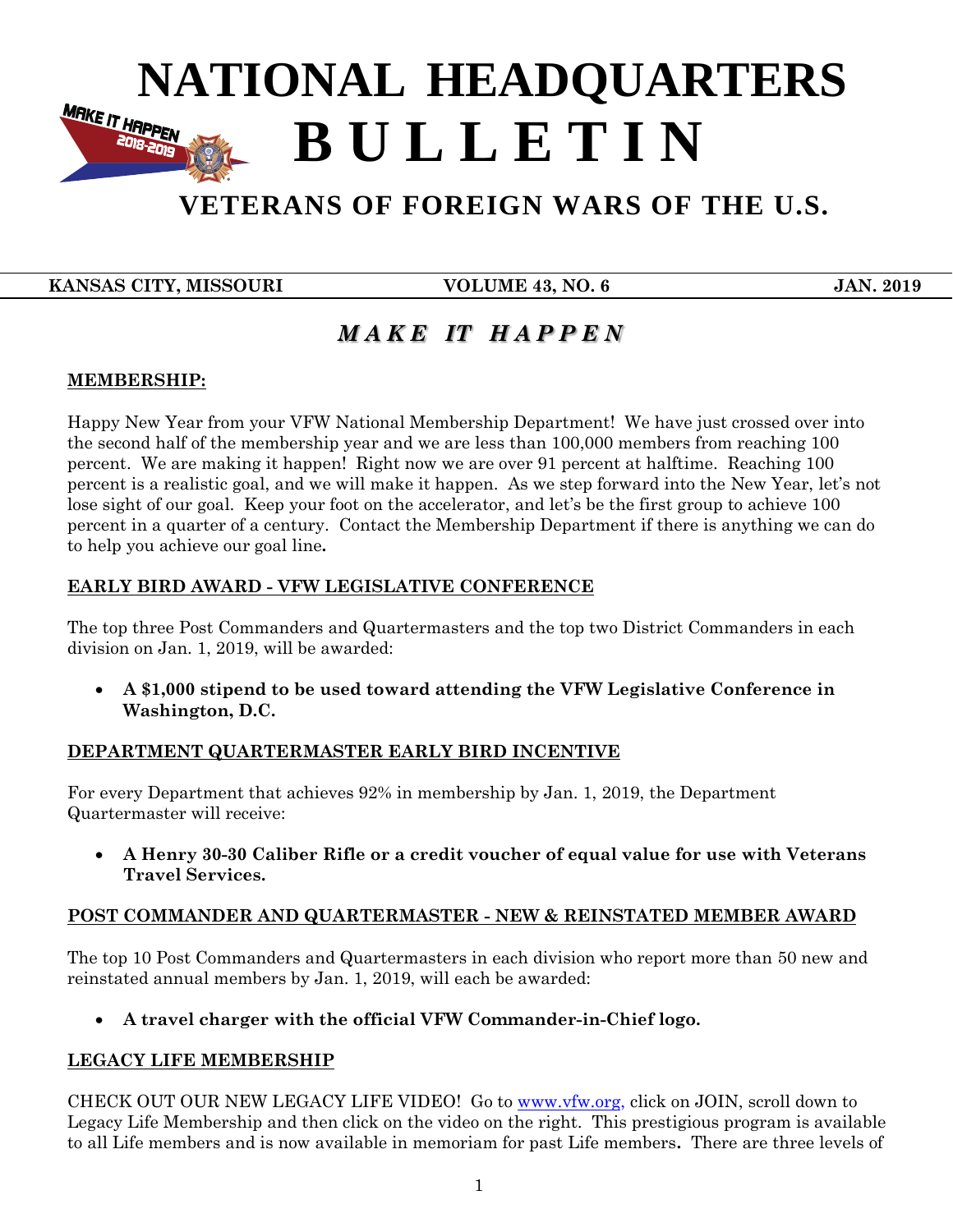membership; each offer their own package of exclusive member benefits. Financial contributions to the Legacy Life member program are tax deductible to the maximum extent allowed by law.

| Posts<br><b>Levels</b><br><b>Departments</b><br>Gold-\$1,200.00<br>\$18.00<br>\$18.00<br>\$18.00<br>Silver-\$800.00<br>\$12.00<br>\$12.00<br>\$12.00<br>\$6.00<br>\$6.00<br>Bronze- \$400.00<br>\$6.00 | <b>Enrollment Cost:</b> | <b>Annual Payouts:</b> |  |                 |
|--------------------------------------------------------------------------------------------------------------------------------------------------------------------------------------------------------|-------------------------|------------------------|--|-----------------|
|                                                                                                                                                                                                        |                         |                        |  | <i>National</i> |
|                                                                                                                                                                                                        |                         |                        |  |                 |
|                                                                                                                                                                                                        |                         |                        |  |                 |
|                                                                                                                                                                                                        |                         |                        |  |                 |

#### *What will your Legacy be?*

### **CONGRATULATIONS TO:**

Top Three Recruiters (as of 12/18/18):

**Mark A. Short – 184** VFW Post 9400, Dept. of AZ

**Carlo S. Davis – 181** VFW Post 9191, Dept. of TX

**Timothy C. Peters – 104** VFW Post 10010, Dept. of MT

#### **DEPARTMENTS WITH NEW POSTS:**

VFW Post No. 12179 in Lynchburg, Virginia

#### **ADDITIONAL REMINDERS & CHANGES**

**Hip Pocket Training:** Login and go online to [https://www.vfw.org/my-vfw/vfw-training-and](https://www.vfw.org/my-vfw/vfw-training-and-support/membership-recruiting-and-retention)[support/membership-recruiting-and-retention](https://www.vfw.org/my-vfw/vfw-training-and-support/membership-recruiting-and-retention) to view the latest training videos from the Membership Department. If you have any questions or topics you would like covered, please email them to [membership@vfw.org](mailto:membership@vfw.org) in advance and we will cover them on the next training video. We also post these webinars on our Facebook page! If you're not on Facebook, you can still view the webinars on YouTube here: [https://youtu.be/z\\_5MovJgD6E?list=PLS17GMBrjUlatKGz\\_\\_QdpAoUHnXAvaPXi.](https://youtu.be/z_5MovJgD6E?list=PLS17GMBrjUlatKGz__QdpAoUHnXAvaPXi)

#### **VFW FOUNDATION:**

#### **SPORT CLIPS DONATES \$1.35 MILLION TO HELP A HERO SCHOLARSHIP!**

Following the Dec. 10, 2018, VFW Foundation Board meeting, VFW Foundation Board Member and Sport Clips Founder & CEO Gordon Logan presented a contribution to the Foundation in the amount of \$1.35 million. The generous gift will support active-duty U.S. service members' and veterans' scholarships through the VFW's "[Sport Clips Help A Hero Scholarship](http://www.sportclips.com/hero)" program. Mr. Logan is a U.S. Air Force veteran and Life member of the VFW. Sport Clips is the Official Haircutter of the VFW, and its Help A Hero campaign is just one of the many ways it supports active-duty military and veterans. We encourage VFW members to visit **SportClips.com** to find their closest store, stop in for a haircut, and say "Thanks!"

#### **VFW FOUNDATION COMMUNITY SUPPORT GRANT AVAILABLE**

Funding for VFW Post and Auxiliary community service projects is still available through the VFW Foundation Community Support Grant. Qualified Posts and/or Auxiliaries may receive grants of up to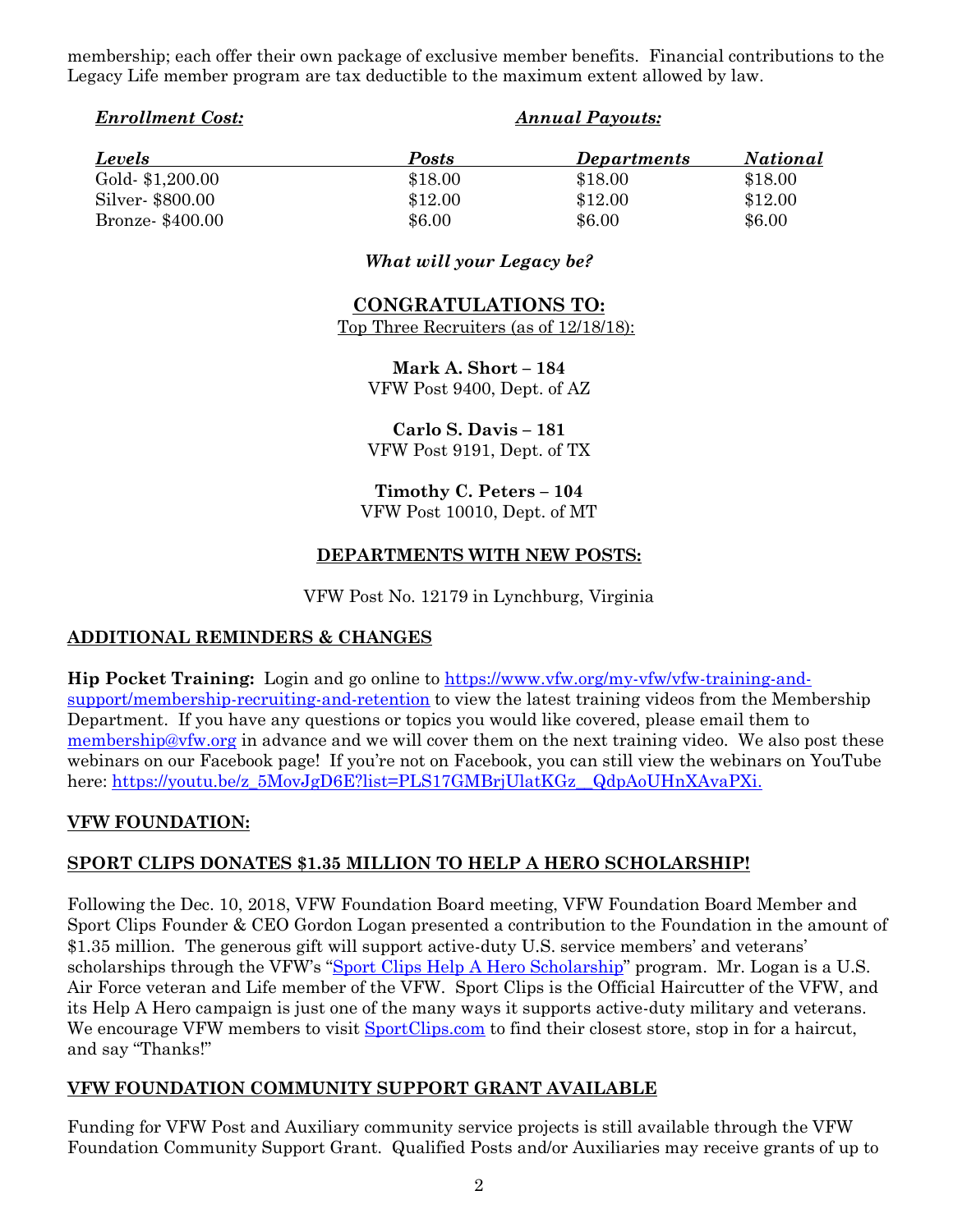\$1,000 to support local nonprofits or important outreach projects in their communities and up to \$500 more if a Post/Auxiliary conducts an activity with a VFW Foundation sponsor such as Humana, Burger King, Sport Clips, etc. If you are thinking about applying for the grant, please do so while we still have sufficient funding available. As of Dec. 10, 2018, 212 Posts/Auxiliaries have received approximately \$212,348 to support their community outreach.

#### **VFW NATIONAL CONVENTION HOUSING:**

120th National Convention housing will officially open February 15, 2019. Housing reservation information will be located on the convention website accessed through the main VFW website at [www.vfw.org/](http://www.vfw.org/)convention. The convention website will also have general convention information including the registration form and links to other convention related information for Orlando, Fla, July 20-24, 2019, including a tentative agenda.

CONVENTION REGISTRATION: Section 222 of the Manual of Procedure states each Post will pay, in advance, a national convention registration fee of twenty-five dollars (\$25) which shall entitle the Post to a packet of convention information and materials and one identified registered delegate for the VFW National Convention. Each additional delegate attending the national convention will pay a ten dollar (\$10) delegate fee provided the Post has paid the mandated \$25 advance registration fee. All advance registrations should be mailed to the VFW National Headquarters, 406 West 34th Street, Kansas City, MO 64111, ATTN: Convention Registration or you may register online by going to [www.vfw.org.](http://www.vfw.org/)

#### **DEVELOPMENT DEPARTMENT:**

**2019 VFW National Veterans Service (NVS) Annual Campaign Kicks Off** – Your support is urgently needed for the 2019 VFW NVS Annual Campaign, which enables us to assist all generations of America's veterans – especially those now home from Iraq and Afghanistan – receive the benefits they have earned. We can't fight for veterans alone. Your donation right now ensures the VFW's national force of highly-trained service officers is at the ready to help America's veterans navigate the complicated VA system.

In this package, many will receive a 2019 Petition to Congress and a Memorial Day card. Please sign the petition and card and return them. We will be collecting the petitions and delivering them to Congress to let them know that we will not sit by and allow Congress to balance the budget on the backs of veterans. The cards will be distributed to hospitalized veterans and service members in time for Memorial Day. Some members will receive the 2019 member survey to fill out and return.

**Your 2018 Year-End Tax Receipt Is On Its Way!** – Mid-January we will be mailing the 2018 Year-End Tax Receipts to VFW members who have requested to receive one at the end of the year.

**Simplify Your Will Planning While Supporting the VFW** – If you are considering a gift to the VFW through your will or other estate plans, you can visit [www.vfw.org/plannedgiving](http://www.vfw.org/plannedgiving) for helpful tips, tools and other FREE resources - to include our Estate Planning Kit which will help simplify and organize the estate planning process for you and your attorney. For assistance or more information, please contact our Planned Giving Office at 816.968.1119 or email [plannedgiving@vfw.org.](mailto:plannedgiving@vfw.org)

**Have You Heard About the VFW's Partners in Patriotism? –** Would you like to support the VFW's life-changing programs for veterans, service members and their families and reduce the amount of mail you receive? The VFW has an option that allows you to support VFW programs on a monthly, quarterly, or yearly basis, as well as reduce expenses and eliminate the fundraising mail. It is called Partners in Patriotism. As a member of Partners in Patriotism, you choose a set dollar amount for your donation (minimum amount of \$10) that is either charged to your credit card or set up as an Electronic Funds Transfer (EFT) from your bank account. Once you join the VFW's Partners in Patriotism, you will only receive the Quarterly Supporter newsletters to keep you informed of the many efforts your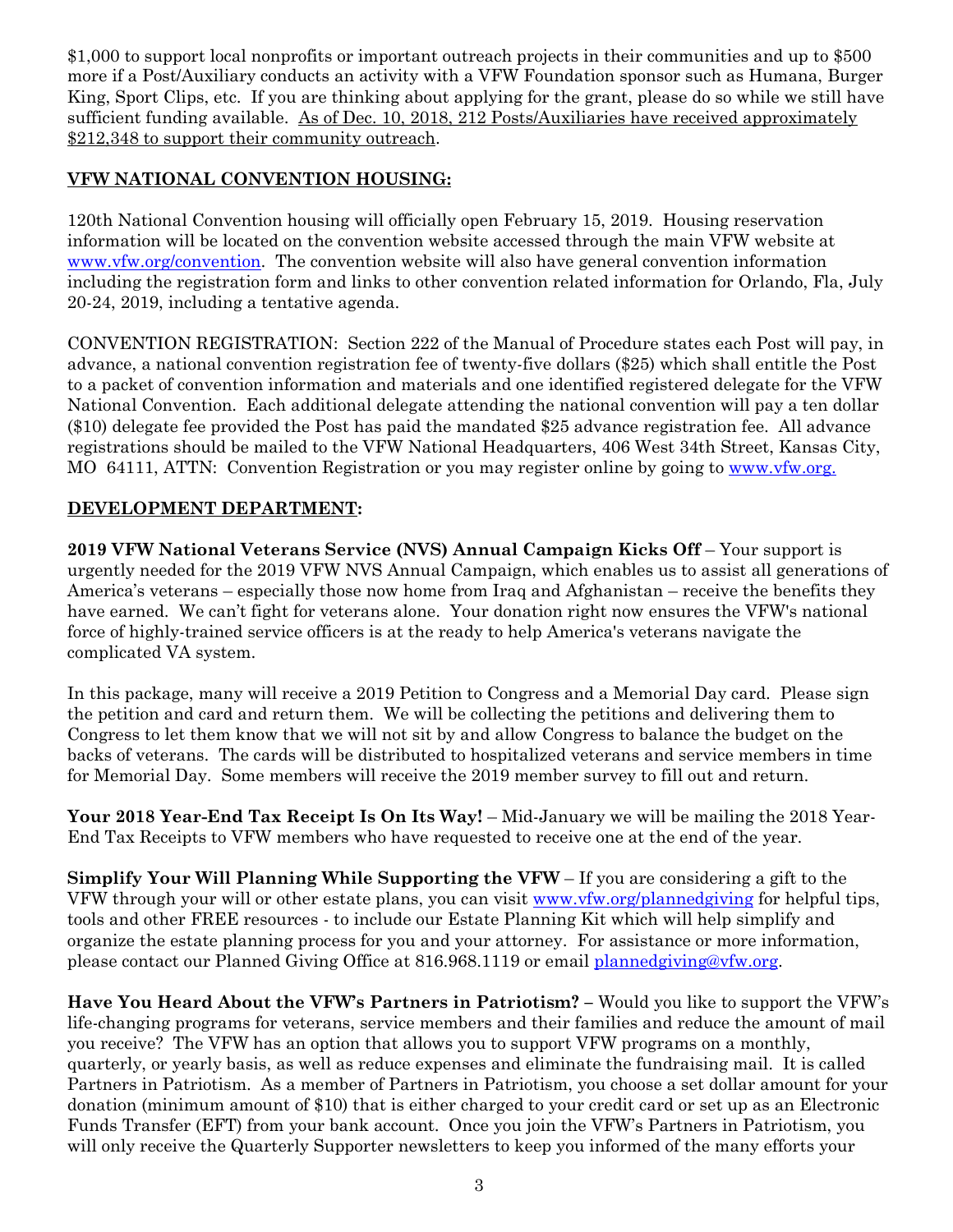monthly gifts are making possible. If you are interested in joining Partners in Patriotism, you may contact Donor Services in the VFW Development Department at 1.833.VFW.GIVE (1.833.839.4483), or email us at [partners@vfw.org](mailto:partners@vfw.org) with "Partners in Patriotism Application" in the subject line.

**VFW Friends of Freedom** – If you are not already a member of the VFW's online community, please visit [www.vfw.org](http://www.vfw.org/) and look for the gold banner that says "Find Out What's Happening" to sign up. As a member of the VFW's Friends of Freedom, you will receive special emails with breaking VFW news, legislative alerts and unique opportunities to help the VFW in assisting our nation's veterans, service members and their families. You may also visit [www.vfw.org/vfwatwork](http://www.vfw.org/vfwatwork) and click on **"Read VFW success stories"** to learn how the VFW is fighting for veterans' rights, assisting veterans in need, educating our youth and aiding military families across the nation. Check back often to see newly posted stories!

**Department Resources** – Many great resources are available for your Department to use in promoting fundraising programs. You need only go to heroes. vfw.org/vfwtools. The latest fundraising program information, ideas and promotional tools from the Development Department can be found here. Download ad slicks, ready-to-use articles and other items for your Department publications and/or website. Recent mailings and mailing schedules are also posted on a regular basis. Use the Department Resources tools to help strengthen your Department programs. Check it out today!

#### **VFW COMMUNICATIONS:**

#### **Do you have the latest VFW mobile app?**

The official app of the VFW puts the power of the nation's largest organization of combat veterans directly in users' hands. We are excited to release the latest version of the VFW app including the following enhancements:

- Speed improvements
- Better Find-a-Post search with bug fixes
- Bug fixes for Login with ID.me
- And fixes and suggestions thanks to your feedback!

The VFW mobile app is available for Apple and Android users and can be found by searching "VFW" in the Apple App Store or Google Play Store, or by direct download here:

[Apple App Store](https://appsto.re/us/qKYXfb.i) [Google Play Store](https://play.google.com/store/apps/details?id=com.ajisoftware.vfw.stage)

#### **VETERANS & MILITARY SUPPORT PROGRAMS:**

#### **Legislative Conference ~ Washington, D.C.**

There will NOT be a check presentation this year at the Legislative Conference. Please send your Veterans & Military Support donation directly to the office:

Veterans & Military Support 406 West 34th Street, Suite 902 Kansas City, MO 64111

#### **All-American Requirement**:

Encourage your Posts to donate directly to the VMS office to ensure they get credit for the VMS All American criteria. Posts minimum donation is \$50.00.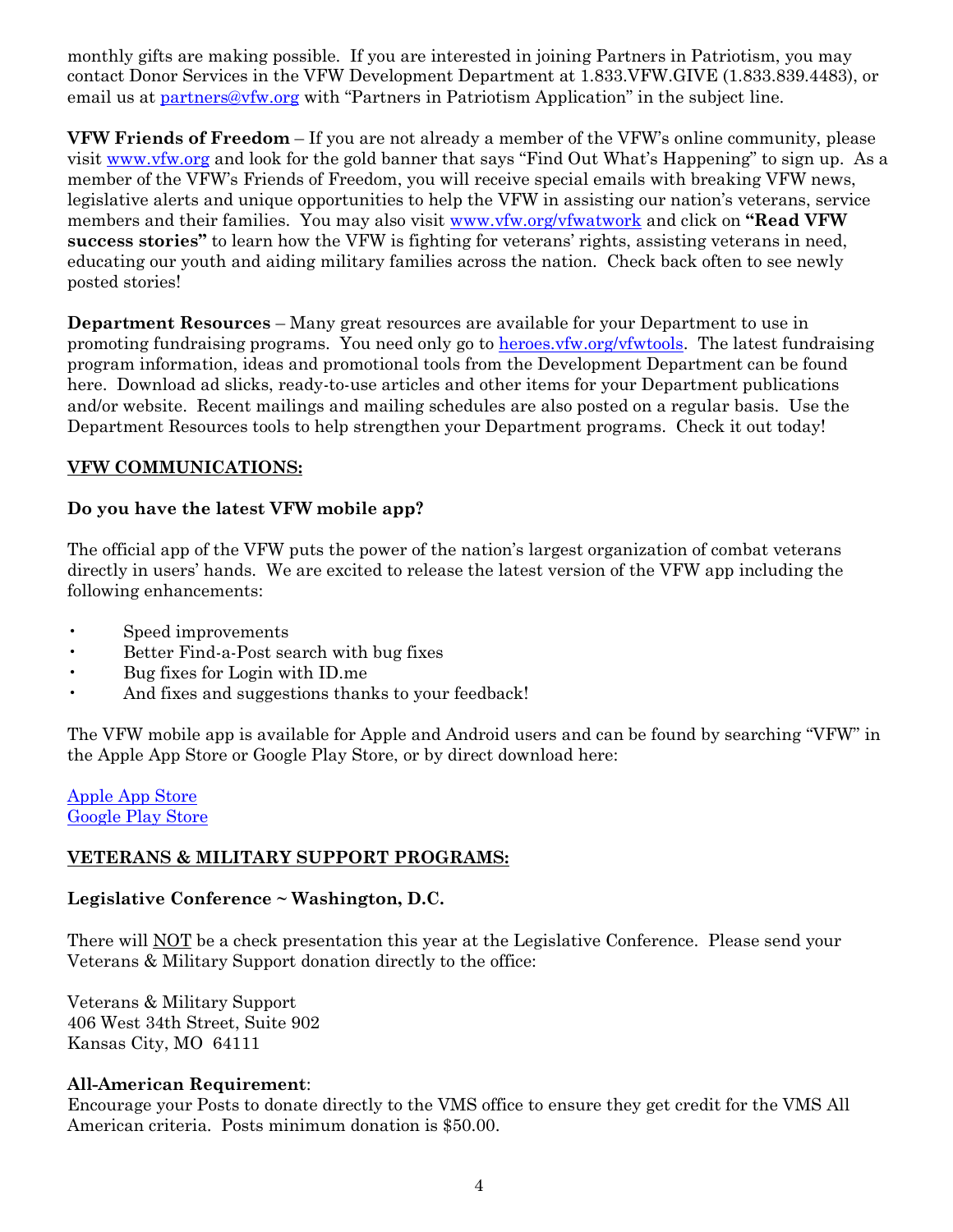ATTN: VMS Chairmen - If you picked up Veterans & Military Support 2018-19 lapel pins at National Convention, now would be a good time to mail in your donation which will represent your Department's fundraiser for VMS to qualify for All-American.

#### **PROGRAMS:**

**DISPLAYING MILITARY SERVICE SYMBOLS.** Military service flags, insignias, etc., should be displayed in the following order (left to right as you face the flags): Army, Marine Corps, Navy, Air Force and then Coast Guard. For military flags, go to [http://www.vfwstore.org/products/GP238.](http://www.vfwstore.org/products/GP238)

**FLY THE FLAG ON MARTIN LUTHER KING, JR'S BIRTHDAY.** The U.S. federal flag code has been amended by Congress and signed by the president to add Martin Luther King, Jr. Day to the list of days on which the flag should be displayed. His birthday is observed on the third Monday in January; therefore, the flag should be flown on that day. To purchase a U.S. flag from the VFW Store, go to [http://www.vfwstore.org/category/flags/usflags.](http://www.vfwstore.org/category/flags/usflags)

Many communities are conducting community service projects that day. It is highly suggested that all members support this day of service.

#### **SMART/MAHER VFW NATIONAL CITIZENSHIP EDUCATION TEACHER AWARD.**

Nominations for this award and the judging at the Post and District level should be completed and the Department level should be close to completion. After Department judging, each Department forwards the entries of its selections to VFW National Headquarters for consideration in the national award contest. Deadline is Jan. 15, 2019. Each Department's selections will receive a National Commendation citation.

The Smart/Maher VFW National Citizenship Education Teacher awards include: three national \$1,000 awards for the top K-5, 6-8 and 9-12 teachers for professional development expenses; \$1,000 award to each winning teacher's school; plaques for both the winning teacher and school; and, an all-expenses paid trip to attend the VFW National Convention in July 2019 in Orlando, FL. In addition, the top 10 national high school teachers will be invited to attend one of the available Summer Graduate seminars at the Freedoms Foundation in Valley Forge, PA.

Order the Citizenship Education Teacher Recognition Citation from VFW Store, product #4320, [http://www.vfwstore.org/products/23980.](http://www.vfwstore.org/products/23980) Present to all teachers nominated at all levels for the national award.

The Department report forms for the Teacher Award program are due to National Headquarters by Jan. 31, 2019. You may forward them by email to Theauchamp@vfw.org or fax to 816.968.1149, to the attention of Tammy Beauchamp or they can be mailed to: VFW Headquarters, 406 W. 34th Street, KC, MO 64111. If you have any questions, please contact the VFW Programs office at 816.756.3390, ext. 6287.

**VFW NATIONAL PUBLIC SERVANT AWARDS.** Departments are asked to submit three nominees (one for each career area) to the VFW Programs Office no later than Feb. 1, 2019. The VFW Programs will create citations for the following awards in each Department:

- VFW National Law Enforcement Award
- VFW National Firefighter Award
- VFW National Emergency Medical Technician Award

Each Department will receive their three awards and contact their recipients to arrange a presentation. Department Commanders may present the awards at their Department Convention, but are encouraged to also present the award in front of the recipient's peers at a professional association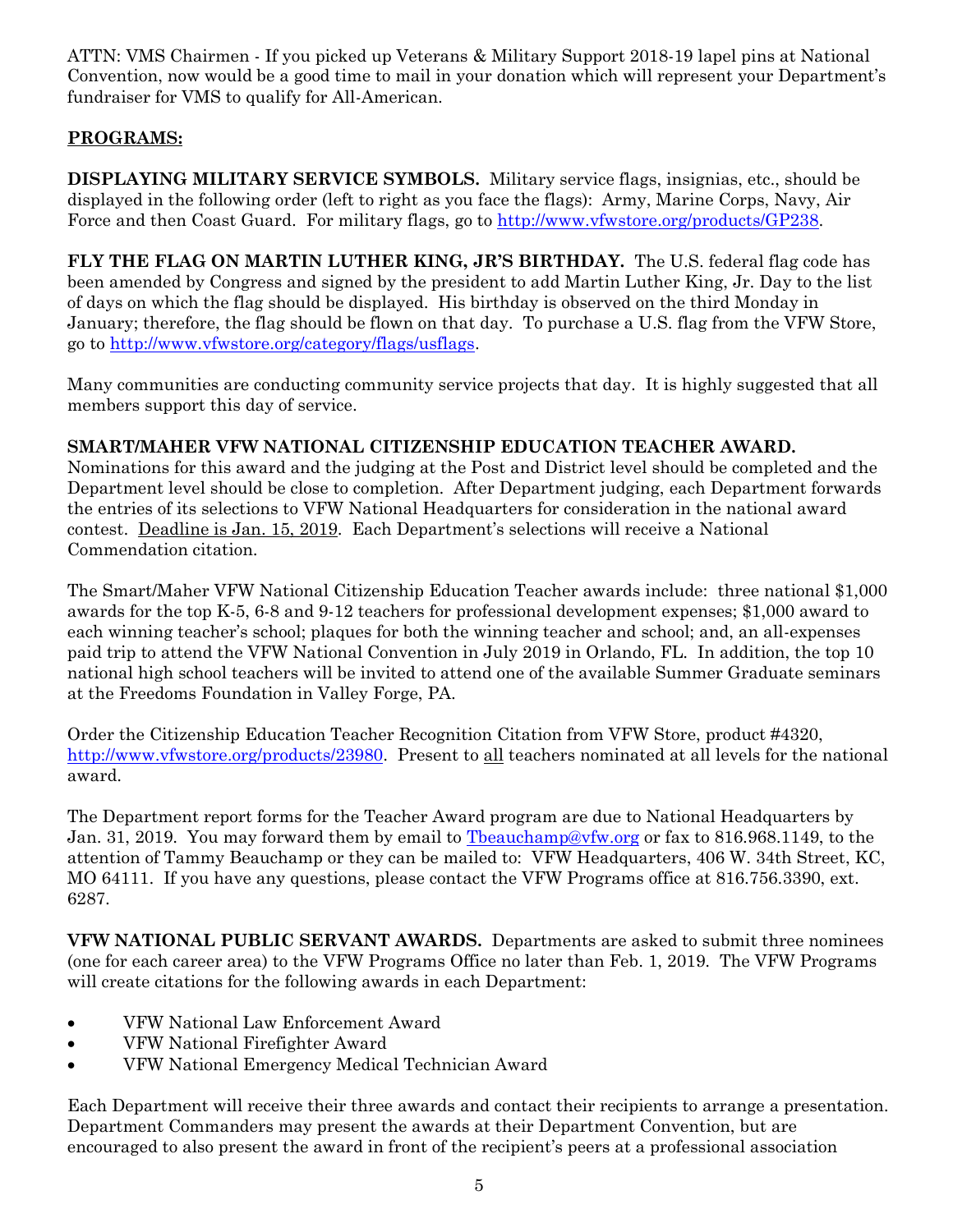event, city council meeting, etc. The purpose of the second venue is to expose these VFW awards to the general public and especially other law enforcement personnel, firefighters and EMT's, many of whom are veterans eligible for VFW membership. Order plaques and citations for public servants from the VFW Store [http://www.vfwstore.org/searchresults?q=public%20servant.](http://www.vfwstore.org/searchresults?q=public%20servant)

NOTE: "NEW" VFW PUBLIC SERVANT AWARD CITATION POST ENTRY FORM. This form has been developed to assist the VFW Post Safety Chairmen with an entry form to hand out to the local Fire Department, Police Department, etc. to assist interested individuals in nominating one of their own. The entry forms along with the required documentation are to be returned to the local VFW Post for their judging. Once the winner in each category has been chosen, the Post will forward those entries on to the next level of judging.

Simply visit [https://www.vfw.org,](https://www.vfw.org/) log in to My VFW, then look under Member Resources, click on **VFW Training & Support**, then click on **Community Service & Youth Programs**, then look under **Public Servant and Safety.**

**SCOUT OF THE YEAR PROGRAM.** Annually, the VFW awards three individuals who are: Eagle Scouts, Girl Scout Gold Award recipients, Venture Summit Award recipients and/or Sea Scout Quartermasters who have risen above their peers in exemplifying the qualities of that rank. An applicant has to have reached his or her 15th birthday and be enrolled in high school at the time of selection. Awards are as follows: \$5,000 – 1st place scholarship, \$3,000 – 2nd place scholarship and \$1,000 – 3rd place scholarship. The deadline for entry to a VFW Post is March 1. A program brochure (designed to be duplicated for distribution) can be viewed at [http://www.vfw.org/uploadedFiles/VFWorg/MY\\_VFW/ScoutoftheYearBrochureandEntryForm.pdf.](http://www.vfw.org/uploadedFiles/VFWorg/MY_VFW/ScoutoftheYearBrochureandEntryForm.pdf) For

Scouting certificates go to [http://www.vfwstore.org/searchresults?q=scout%20of%20the%20year.](http://www.vfwstore.org/searchresults?q=scout%20of%20the%20year)

**50TH ANNIVERSARY VIETNAM WAR COMMEMORATION PROGRAM.** The Commemorative Partner Program is designed for federal, state and local communities, veterans' organizations and other non-governmental organizations to assist a grateful nation in thanking and honoring our Vietnam veterans and their families. As a Commemorative Partner, VFW Posts are encouraged to participate in the Commemoration of the Vietnam War by planning and conducting events and activities that will recognize the Vietnam veterans and their families' service, valor, and sacrifice.

Events and activities should be dignified, memorable occasions that show a sensitivity and appreciation for the solemnity of war and the losses suffered by many. Commemorative Partners should communicate how their events will achieve the congressionally-mandated objectives of the program. Events or activities should meet one or more of the following objectives.

1. To thank and honor veterans of the Vietnam War, including personnel who were held as prisoners of war or listed as missing in action, for their service and sacrifice on behalf of the United States and to thank and honor the families of these veterans.

2. To highlight the service of the Armed Forces during the Vietnam War and the contributions of Federal agencies and governmental and non-governmental organizations that served with, or in support of, the Armed Forces.

3. To pay tribute to the contributions made on the home front by the people of the United States during the Vietnam War.

4. To highlight the advances in technology, science, and medicine related to military research conducted during the Vietnam War.

5. To recognize the contributions and sacrifices made by the allies of the United States during the Vietnam War.

**For the VFW Posts interested in becoming an official Commemorative Partner, they must submit an application and a signed Statement of Understanding.**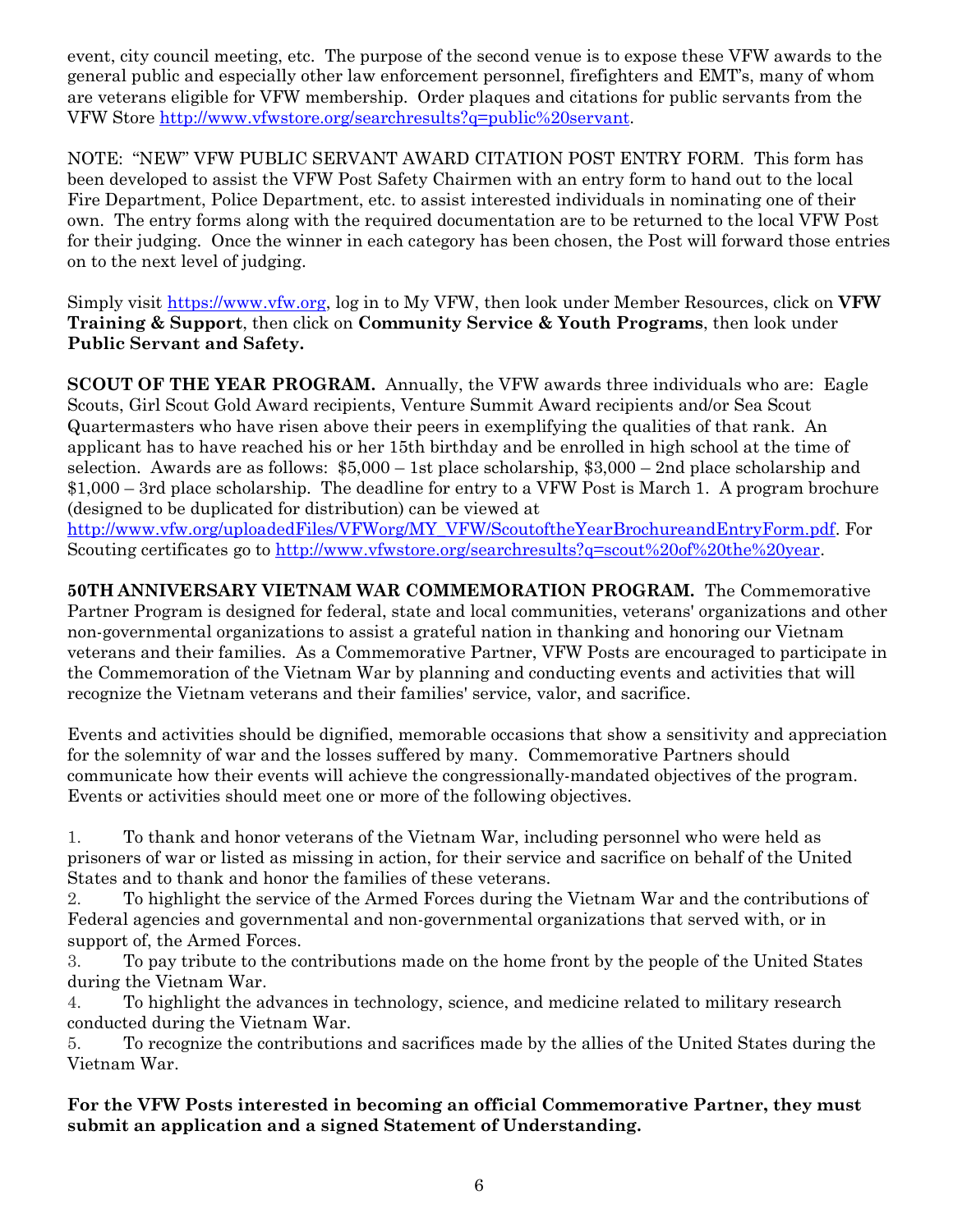**Applications are available at [www.VietnamWar50th.com](http://www.vietnamwar50th.com/) on the Commemorative Partner Program.** The approval process is usually less than 30 days. Partners will be kept informed through electronic notifications. Once approved as a Partner, the Commemoration will provide organizations with a starter kit of materials for developing and implementing their programs. If you have any questions regarding the Commemorative Partner Program application process, please direct them to: [whs.vnwar50th\\_cpp@mail.mil.](mailto:whs.vnwar50th_cpp@mail.mil) For Vietnam War commemorative items, shop the VFW Store at [http://www.vfwstore.org/searchresults?q=vietnam.](http://www.vfwstore.org/searchresults?q=vietnam)

**YOUTH HUNTING AND SHOOTING PROGRAMS.** The VFW has been involved with the National Rifle Association (NRA) since 1920. Through the NRA, hundreds of VFW Posts provide hunter safety courses and sponsor shooting competitions. Annually, the VFW and NRA offer junior and adult smallbore rifle and air rifle individual and team matches conducted by mail called Postal Matches\*.

NRA Postal Matches are designed for VFW rifle teams as a sport activity for youth and adults to build interest in rifle shooting and safety. A Postal Match is a match in which competitor's fire on their home ranges using targets which have been marked for identification. The team match is a series of four monthly matches for teams sponsored by VFW Posts held from December through March. The individual VFW match is fired in the fall with a December closing date. The scores are then mailed to the NRA for ranking of awards.

If your VFW Post does not already participate in the Youth/Adult Rifle Program and would like to take part in a program that has great appeal for youngsters as well as adults, please go to the NRA's Postal Match website [http://www.nrahq.org/compete/dept-postal.asp.](http://www.nrahq.org/compete/dept-postal.asp)

Complete program information, rules, and entry form (in PDF format) are available: [http://postalmatches.nra.org/documents/pdf/compete/Postals/VFW%20Postal.pdf.](http://postalmatches.nra.org/documents/pdf/compete/Postals/VFW%20Postal.pdf)

If you have any questions, please contact the NRA directly at:

National Rifle Association Competitive Shooting Division 11250 Waples Mill Rd. Fairfax, VA 22030 email: [postals@nrahq.org](mailto:postals@nrahq.org) phone: 703.267.1482

If you have any other questions, please feel free to contact the VFW Programs Office at 816.968.1155 or email <u>qcarroll@vfw.org</u>.

\*There are clubs and Posts, etc. that have local shooting programs all around the world. They teach gun safety and target shooting. Often, they wish to compete against other groups but cannot afford to travel to competitions. The NRA created "postal matches," where a team of shooters can have their own local competition using paper targets. These are NRA-sanctioned targets and must be signed by local officials verifying the manner in which the competition was conducted and the age of the participants. Those targets are then sent to the NRA Postal Match Program and, using the targets from the various groups, the NRA judges determine who wins, places, etc. and awards prizes. That way, the shooting match can involve shooters and clubs from almost anywhere without anyone having to travel. It's all done through the U.S. Postal System. Hence, the term, "Postal Match."

**PROGRAMS DEPARTMENT DEADLINE REMINDER.** The deadline for National Headquarters to receive the Voice of Democracy, Patriot's Pen and Teacher Award winner packets is no later than Jan. 15, 2019 (even if they have not been personally notified they are the winner).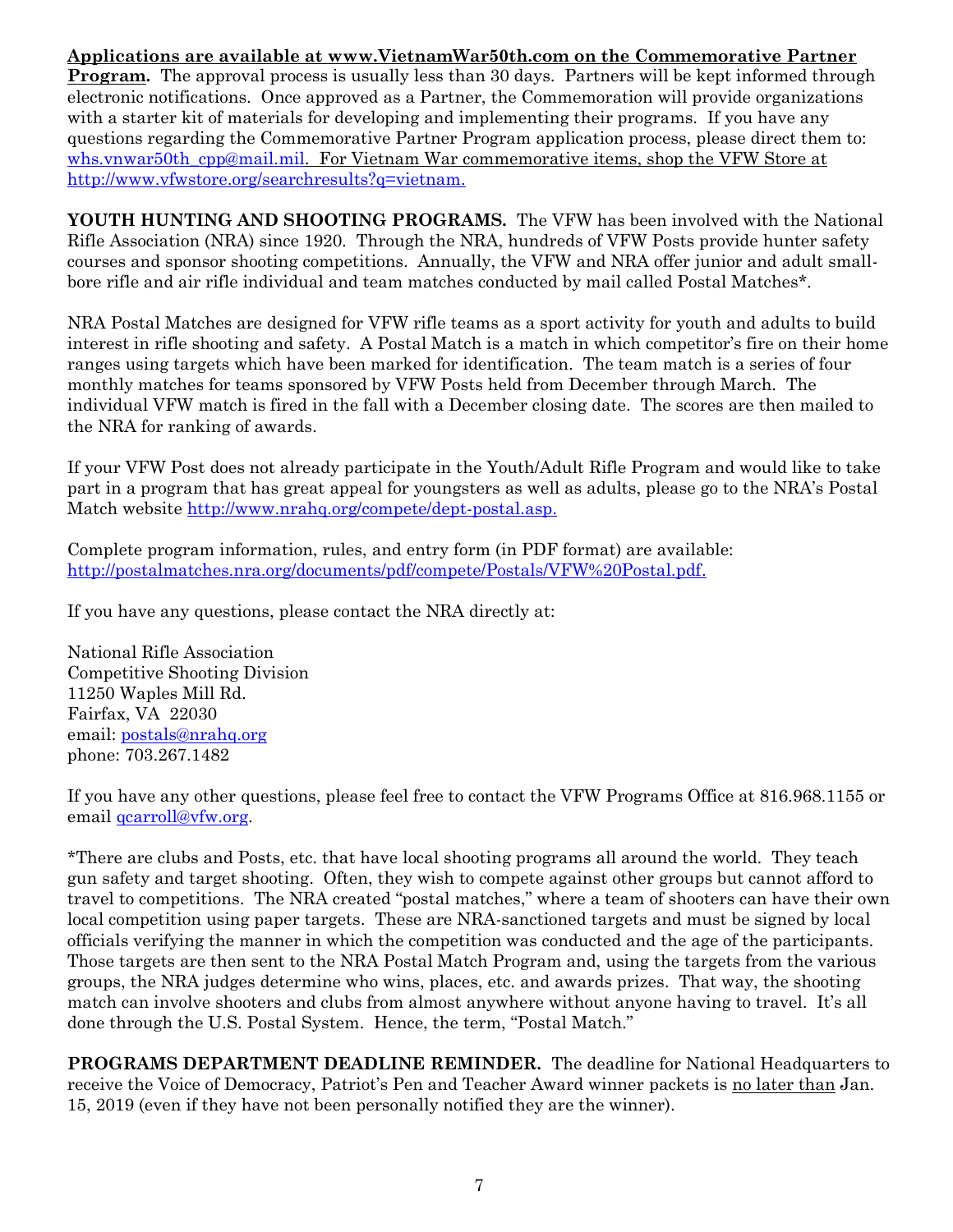The deadline for your completed Department report/summary forms (for all three programs) must be received by National no later than Jan. 31, 2019. Please let us know if you need blank District or Department report forms emailed (in PDF or Word format) by contacting Quentin Carroll at [Youthscholarships@vfw.org](mailto:Youthscholarships@vfw.org) or 816.968.1155.

**VFW SPECIAL PROJECT PROGRAM.** This program was put in place to recognize VFW units for creating and completing unique and extraordinary community service projects.

Record book entry nominations that are found to be complete and well-substantiated should be endorsed by the Department Adjutant or VFW Department Community Activities Chairman and forwarded to National Programs Department. Deadline for entries is April 30 of each year.

Every Post Special Project receiving the Award of Excellence in the May judging will be entered in the Fred C. Hall Memorial Outstanding Post Special Project Competition. Complete information can be found in the 2018–19 VFW Community Activities and Citizenship Education Chairman's Manual.

**WORLD WAR ONE COMMISSION PARTNERSHIP**. Any municipal government, individual or organization may apply. Likewise, any individual, organization or company can become a sponsor of this effort, as the more we can raise toward this program, the greater the amount of the matching grant to the winning memorials.

<http://www.worldwar1centennial.org/index.php/about-the-program.html>

The VFW role is to help publicize the program and get local Posts (and Auxiliaries) involved.

A sample project is at: [http://www.worldwar1centennial.org/index.php/resources.html#project-profiles.](http://www.worldwar1centennial.org/index.php/resources.html#project-profiles) (See the Ocean Springs video.)

A fun starting point is to first find memorials around the country. Information on this is at [http://www.worldwar1centennial.org/index.php/memorial-hunters-club-about.html.](http://www.worldwar1centennial.org/index.php/memorial-hunters-club-about.html) Scouting groups and 4-H Clubs can also get involved.

As you know, 2018 marks the centennial of World War I. There is a lot our members can do to help educate the public, commemorate the war, and honor those who served. The World War One Centennial Commission has created a landing page on their website for veterans to simplify navigation to key areas. You'll find it at [www.ww1cc.org/veterans.](http://www.ww1cc.org/veterans) Here are a few suggestions:

-- **THE WORLD WAR ONE PODCAST** is an award winner! Subscribe here: [ww1cc.org/cn](http://ww1cc.org/cn) and become the envy of your friends and colleagues with your knowledge about all matters related to the Great War!Subscribe to the **Dispatch** newsletter to keep up to date. Listen to the Centennial News **Podcasts**. Podcast #61 features VFW Post 968 in Raymond, Wash., talking about their 100 Cities/100 Memorial project.

--Take advantage of the vast store of **education materials,** and use any meeting opportunity in your community to discuss the war and kindle interest in all matters related to the "War that Changed the World."

--**Purchase a commemorative US Mint WWI coin** (\$10 from the sale of each coin funds the memorial).

#### -- **POPPY SEED PACKETS & PROGRAM.**

--The poppy as a symbol of remembrance was first proposed after the war by an American woman, Moina Michael, who wrote **"***We shall keep the faith."* 

--Use the WWI poppy program to raise money for your organization and help us build the National Memorial! Flanders poppies are living symbols of the great sacrifice made by the doughboys, marines and sailors. They grow everywhere! Remember the Great War by planting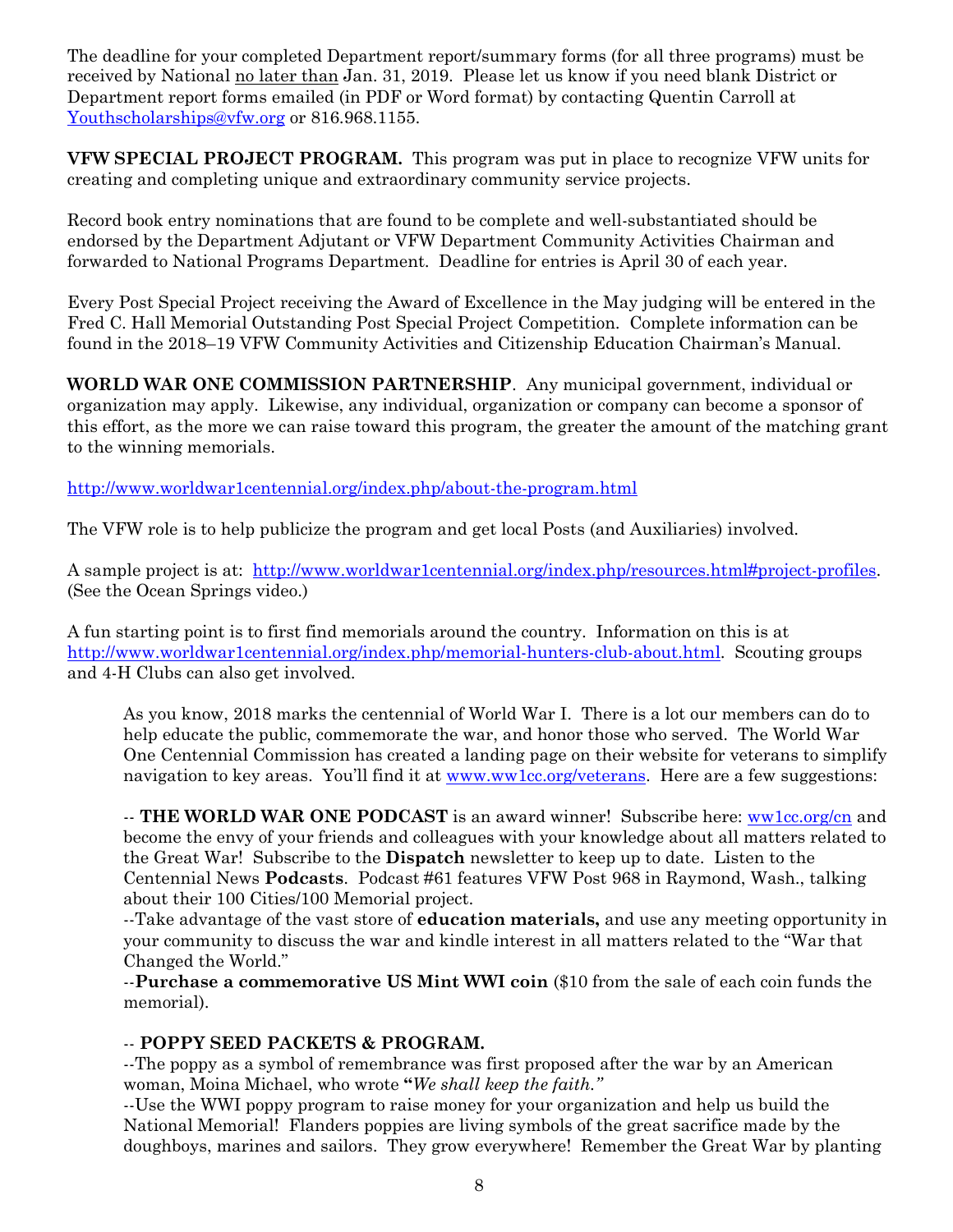poppies in your community. Go here and learn more: [https://www.worldwar1centennial.org/1881.](https://www.worldwar1centennial.org/1881)

--Make sure your ancestors or family members who served are listed on the **World War I Roll of Honor** and donate in their names toward building the WWI National Memorial with a "digital" remembrance wreath. The Roll of Honor features individual profiles for many of the more than 4 million American service members who responded to the call of "Over There" in support of the war-weary Allies and helped achieve victory. All donations go directly toward funding the memorial.

**MEMORIAL HUNTERS -- WE NEED YOUR HELP.** Dust off your Indiana Jones outfit -

grab your smartphone/camera and get ready to hunt for treasure! --Beginning 100 years ago at the end of WWI, thousands of local memorials were erected in honor of those who served. The memorials were put up by towns, cities, veterans' organizations, schools, churches, civic organizations and clubs. Today, there is no national register of these important and long forgotten American cultural and historical treasures.

--Join the Memorial Hunters Club and help us hunt down and catalog this fading national treasure.

--We have already had huge help from the state Centennial teams, especially those in Alabama, Georgia and New Jersey who have cataloged hundreds of WWI memorials for their states.

--When you find some of these gems in your state, go here to register:

<https://www.worldwar1centennial.org/memorial-hunters-club-about.html>

--Get your [anthropology](http://www.merriam-webster.com/dictionary/anthropology) on...It's time to go treasure hunting!

--Raise money for the memorial by supporting the **WWI Poppy Program**.

--**Learn more** about the memorial and see all the resources available at [www.ww1cc.org.](http://www.ww1cc.org/)

For any follow-up questions, please contact Lynn Rolf, Programs Director, at **lrolf@vfw.org** or 816.968.1116.

#### **WORLD WAR ONE CENTENNIAL NEWS:**

#### **WAS YOUR POST NAMED AFTER A WORLD WAR ONE VETERAN OR VETERANS? WE**

**WANT TO HEAR FROM YOU!** The U.S. World War One Centennial Commission (WWICC) is seeking information about VFW Posts named in honor of a local or national World War I veteran, along with stories of his or her service, photographs, newspaper clippings and/or other historical information. WWICC will endeavor to honor these Posts by showcasing this special information on its website and feature highlights in its electronic *Dispatch* newsletter. Please note: any information received will be maintained by the commission and will become part of the U.S. Government's historical (Library of Congress) records/archives upon the expiry of its mandate. The point of contact is David W. Hamon, VSO/Military Director for the commission, at [david.hamon@worldwar1centennial.org](mailto:david.hamon@worldwar1centennial.org) and/or 540.379.8584**.**

WWICC has also created a special landing page for veterans, history lovers, family members, friends and community members. At [ww1cc.org/veterans,](http://ww1cc.org/veterans) visitors will find "tiles," easy to access and read, in order to educate, commemorate and honor the Great War, as per the commission's congressional mandate and charter.

**POW/MIA FLAG -- OFFICIAL DISPLAY DAYS.** Public Law 105-85 (Nov. 16, 1997) indicates the days that federal agencies, military installations and U.S. post offices are required to display the POW/MIA flag. The days are: Armed Forces Day, May 18, 2019 (third Saturday in May); Memorial Day, May 27, 2019 (last Monday in May); Flag Day, June 14; Independence Day, July 4; National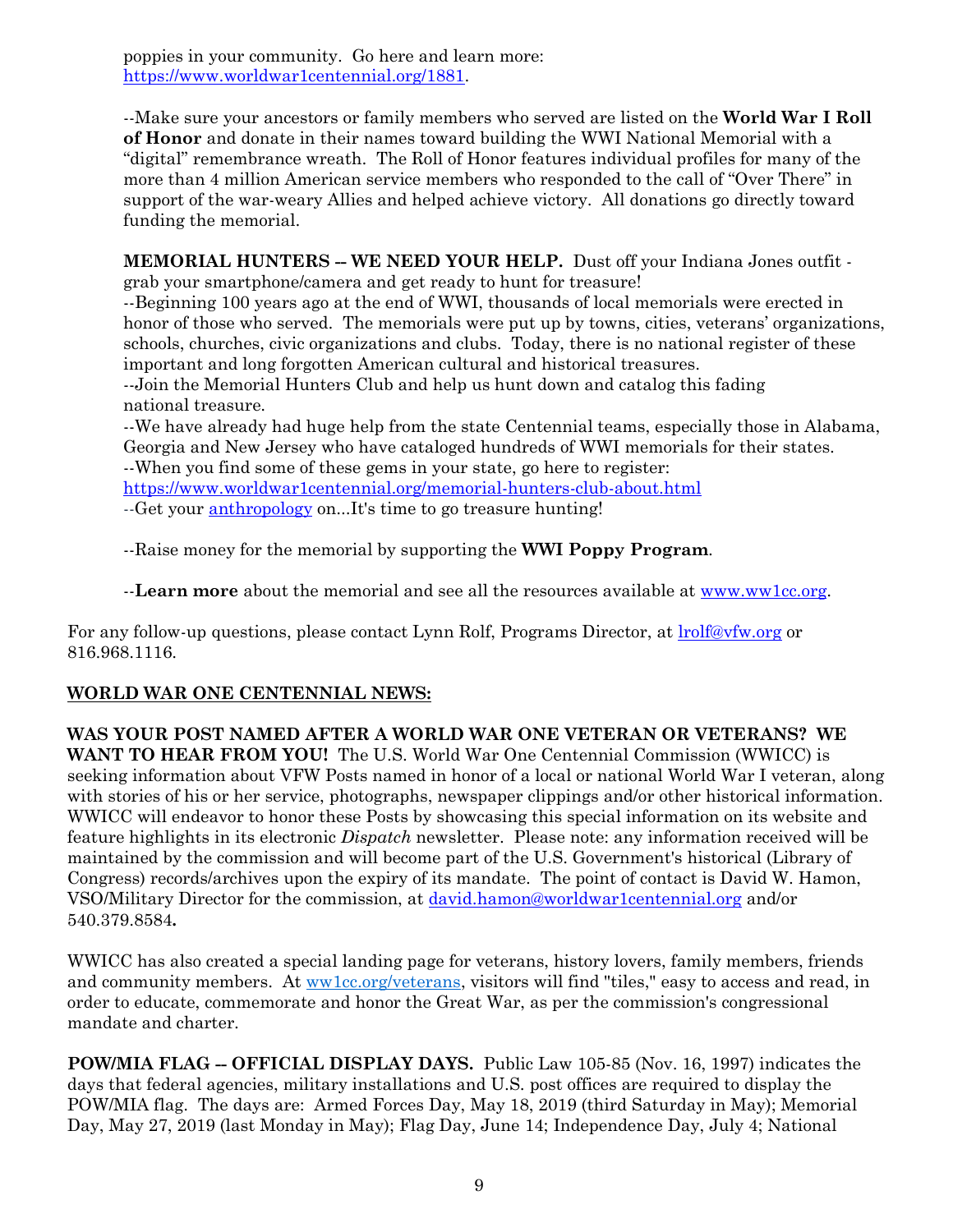POW/MIA Day, Sept. 20, 2019 (third Friday in September); and Veterans Day, Nov. 11. To purchase a POW/MIA flag, go to [http://www.vfwstore.org/products/GP237.](http://www.vfwstore.org/products/GP237)

**IRS AND VFW AWARD MONIES.** The Internal Revenue Service (IRS) requires that any recipient that receives more than a \$599 award should receive a Form 1099 identifying the proceeds as taxable. This will include the VFW programs Patriot's Pen and Smart/Maher VFW National Citizenship Education Teacher Award.

#### **NATIONAL LEGISLATIVE SERVICE / ACTION CORPS:**

**VA to Provide Telehealth at VFW Posts:** During the Anywhere to Anywhere Telehealth Summit in December, VA announced Project ATLAS, which is a partnership between VA, the VFW, Philips, and the American Legion to provide VA telehealth at VFW and Legion Posts in rural areas. The first Project ATLAS location, VFW Post 6786 in Eureka, Montana, is set to begin offering VA mental health care to veterans soon. Learn more about VA's telehealth ["Anywhere to Anywhere" initiative](https://connectedcare.va.gov/).

**VA Responsibility for Making Student Veterans Whole:** After delays in the implementation of Forever GI Bill changes that were supposed to have been enacted this past August, VA Secretary Robert Wilkie directed the Veterans Benefits Administration to cease attempting to implement the changes and instead reset the entire effort in order to get the job done correctly. The reset began in early December, with the full implementation date shifting to December 2019. Student veterans who need assistance receiving their GI Bill payments should first call 1.888.GIBILL - 1 (888.442.4551) and ask VA to process your education benefit claim immediately due to a financial hardship. If VA does not resolve this issue quickly, then we encourage veterans to contact the VFW at [1studentveteran@vfw.org,](mailto:1studentveteran@vfw.org) at which point the VFW's casework team has the authority to intervene on their behalf with VA Education Service.

#### **MEMBER BENEFITS:**

#### **Get up to 40% off on theme parks, movies, shows, events, and more!**

The VFW's entertainment discount program for members provides exclusive discounts, special offers and access to preferred seating and tickets to top attractions, theme parks, shows, sporting events, concerts, movies and much more. This unique benefit is offered exclusively to VFW members and their families.

#### **Some of the included benefits**

- Universal Studios and Walt Disney World
- Orlando & Tampa attractions
- Cirque du Soleil
- California theme parks & attractions
- National theme parks & attractions
- Las Vegas shows & attractions
- New York City Broadway shows & attractions
- Sports, concerts, movies, and more!

#### [Book your next night out today!](http://bit.ly/2KLfvIp)

#### **"BUDDY"® POPPY:**

**MEMORIAL DAY CAMPAIGN.** Although Veterans Day has just passed you should already be planning for the Memorial Day "Buddy"® Poppy Campaign. Contact your Department Quartermaster to place your order for poppies. Remember that your poppies should be ordered a minimum of 6 to 8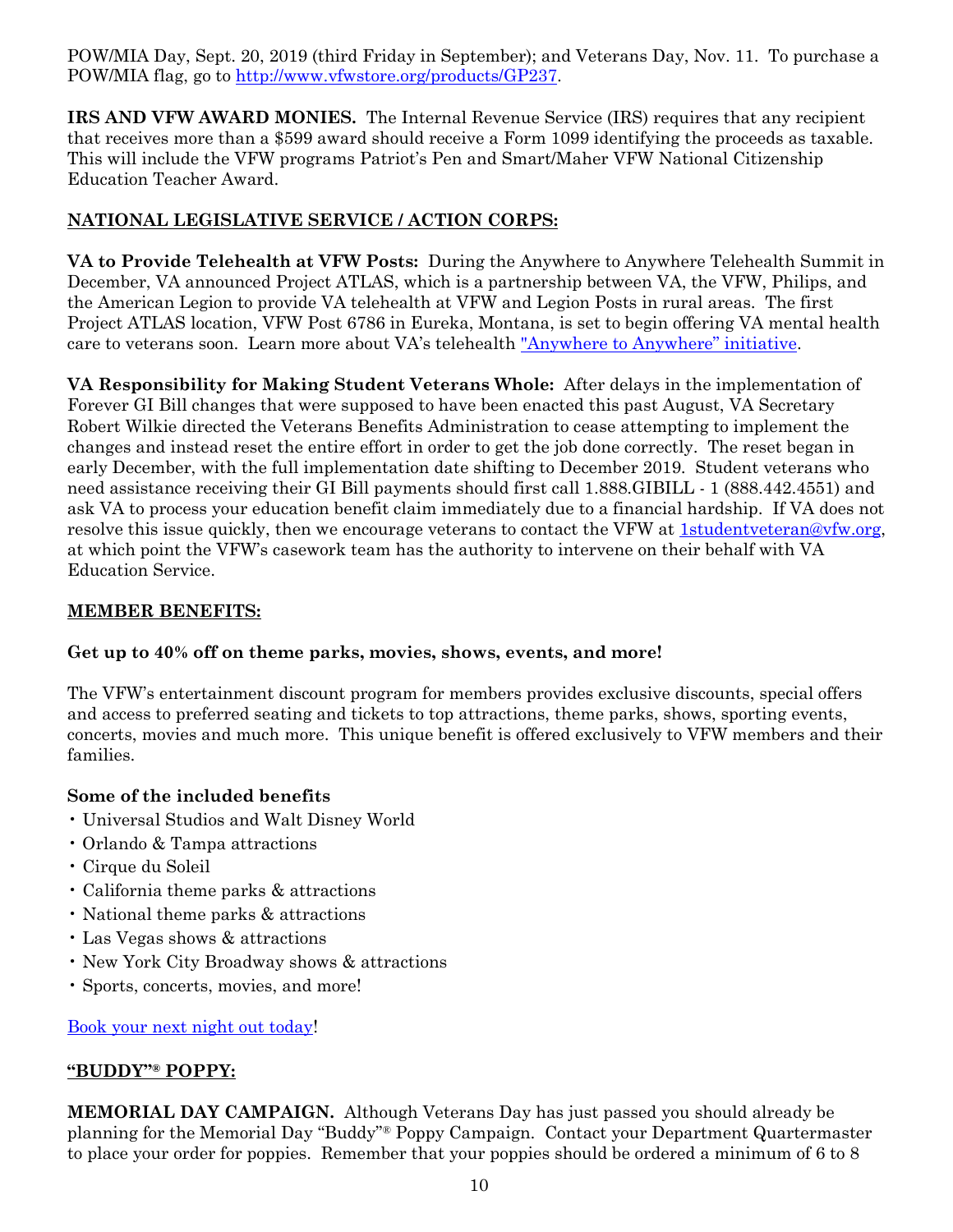weeks in advance of your distribution date. Be sure to specify a date by which the poppies are required; do not use "ASAP." Miscellaneous items (coin cans, caps, buttons, posters, etc.) should be ordered directly from the VFW Store at<https://www.vfwstore.org/category/programs/buddypoppy> or the VFW Store/Emblem and Supply Catalog.

Although we emphasize Buddy Poppies on Veterans Day and Memorial Day, it is important to realize that the distribution of Buddy Poppies should be a year-round exercise. Each time a Post participates in an activity where the public will be present, Buddy Poppies should be present as a fundraising tool and simply to recognize our fallen comrades. Where the VFW appears, Buddy Poppies should be a constant reminder that we will never forget those who have perished in the name of liberty. Just as "They Gave, Will You?" is a year-round thing, so should the distribution of the VFW Buddy Poppies.

The Manual of Procedure provides that Post relief funds may be used for programs such as Voice of Democracy, Patriot's Pen, Citizenship Education, and Community Service as long as suggestions in the chairmen guidebooks are used as an example of promoting these programs.

Posts are further reminded that Section 711 of the Manual of Procedure provides that non-profit organizations, exempt from taxes under Section 501(a) of the Internal Revenue Code, may assist with the distribution of Buddy Poppies, provided there shall be no division of proceeds. A donation to these groups may be made from the Post general fund.

Contact information: **BuddyPoppy@vfw.org or** (816) 756-3390, ext. 6722 for any questions or concerns.

**VFW SILVER, GOLD AND DIAMOND ANNIVERSARY POPPIES.** The silver, gold and diamond anniversary Buddy Poppies are only for Posts that are currently in their 25th, 50th, 75th or 100th anniversary years. The anniversary poppies are approximately three times as expensive for us to produce, but because of the small quantities we deal in, we don't pass those costs on to the Posts. Please limit your order of anniversary poppies to 1,000 to ensure stock does not run out. These are ordered through the Department and processed the same as the red poppies. Annotate on the order to National that it is for anniversary poppies and specify which one.

**VETERANS OF FOREIGN WARS JOINS "WORLD WAR ONE POPPY PROGRAM."** The Veterans of Foreign Wars is joining the U.S. World War One Centennial Commission in announcing the WWI Poppy Program to raise awareness about World War I and generate funds for local VSO chapters all over the country.

The VFW is proud to share with you the WWI Poppy Program; an opportunity to generate resources for your Post while helping to honor the 4.7 million Americans who wore the uniform during WWI.

Poppies grew across the war-torn battlefields of Europe after World War I. From 2017 to 2019, the U.S. World War One Centennial Commission will tell the story of those American veterans, through events, exhibits, and memorial efforts, and the VFW is proud to be a partner in this important commemoration.

Click on the following link to learn about the WWI Poppy Program and how your purchase of a Poppy Kit helps build the new National World War One Memorial in Washington, D.C., while also helping to raise money for your Post.

#### Link: [ww1cc.org/poppy](http://ww1cc.org/poppy)

Here is a quick video that can help people understand why it is so important that we honor those who served during World War I: [https://www.youtube.com/watch?v=l\\_y4l49mZso.](https://www.youtube.com/watch?v=l_y4l49mZso)

The red poppy is an internationally recognized symbol of veteran remembrance. Its use began in World War I and was captured in the war poem "In Flanders Fields," by Lt. Col. John McCrae.